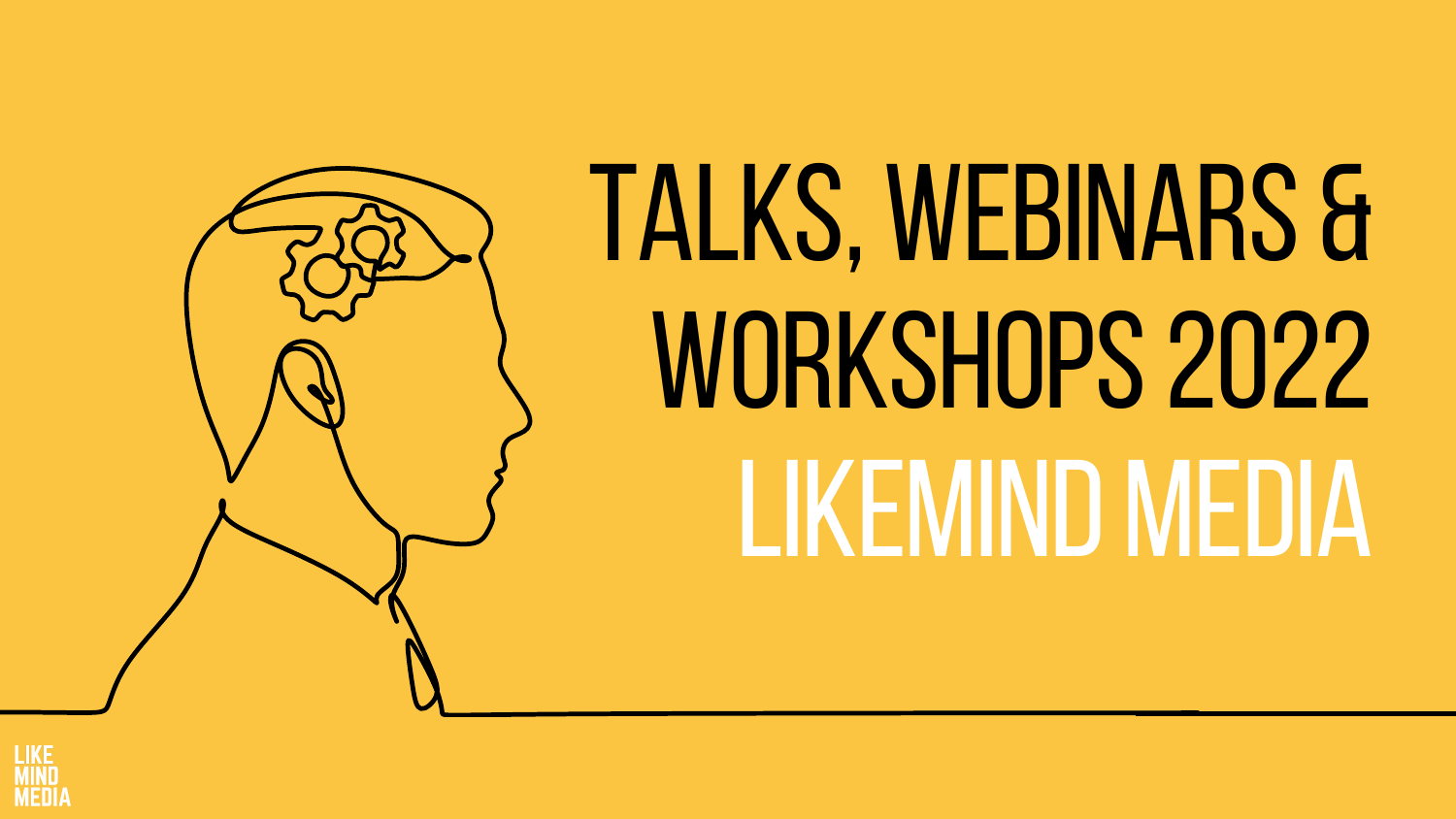### **CONTENTS** SESSION TITLE

Building a Stronger LinkedIn Network Get Leads & Learn to Love LinkedIn Get to Grips with Instagram Telling Stories on Stories Make Life Easier with Social Media Tools Get Set for Social Commerce Telling Your Business Story Through Imagery Getting Started with Video Marketing How to Have Greater Impact with Social Media Video Marketing with Only a Phone Don't be a Twit, Twitter is Lit

| <b>TIME</b>    | <b>PAGE</b>    |
|----------------|----------------|
| 2 hours        | 4              |
| 3 hours        | 5              |
| <b>6 hours</b> | 6              |
| 1 hour         | $\overline{7}$ |
| 2 hours        | 8              |
| 1 hour         | 9              |
| 3 hours        | 10             |
| 1 hour         | 11             |
| 2 hours        | 12             |
| 3 hours        | 13             |
| 3 hours        | 14             |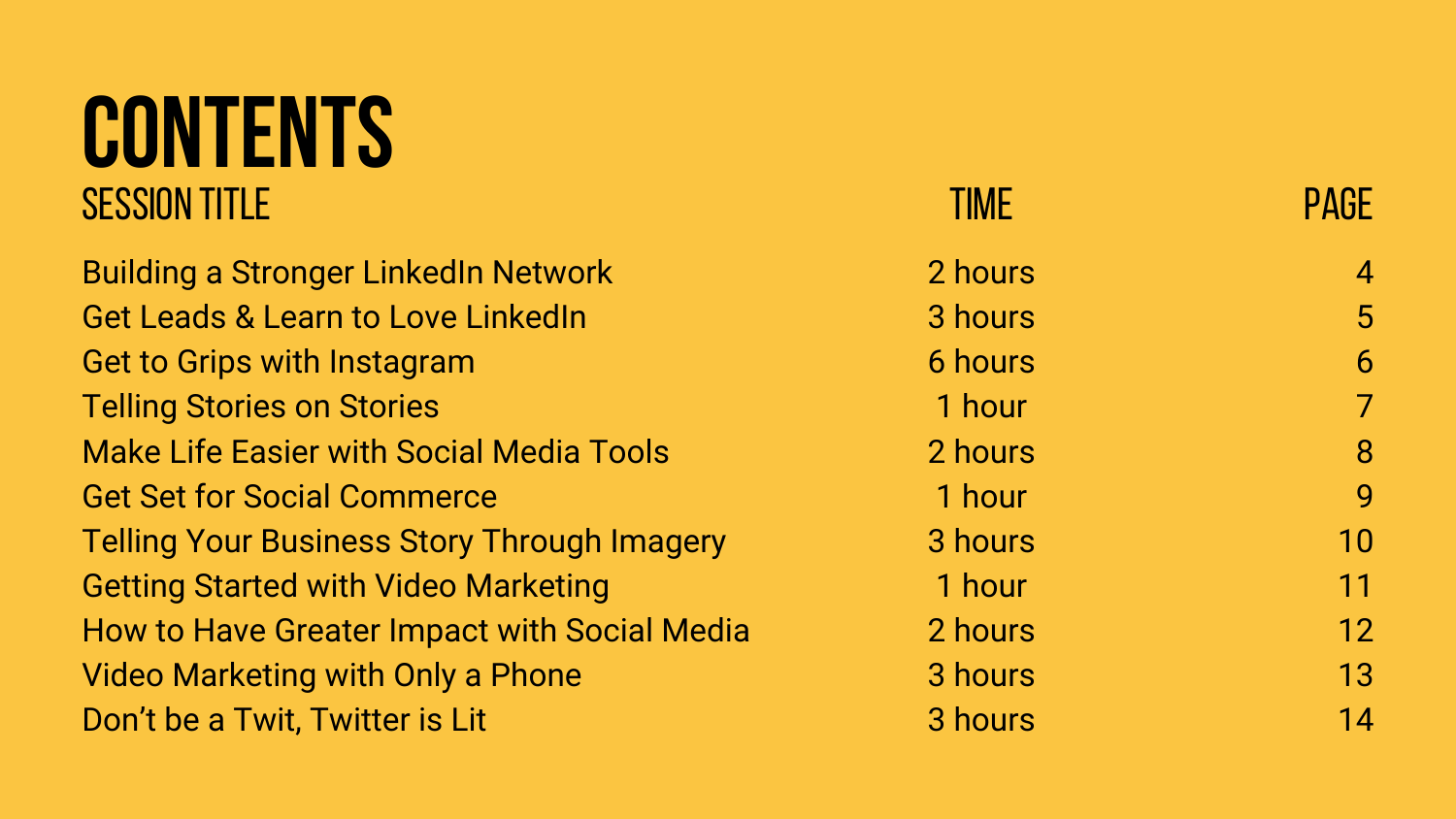| <b>TIME</b>    | <b>PAGE</b> |
|----------------|-------------|
| 3 hours        | 15          |
| 1 hour         | 16          |
| 2 hours        | 16          |
| 30 mins        | 17          |
| <b>6 hours</b> | 18          |
| 2 hour         | 19          |
| <b>6 hours</b> | 20          |
| 1 hour         | 21          |

### **CONTENTS SESSION TITLE**

Seriously, People are STILL using Facebook Optimising Your Facebook Page LinkedIn: How to take your team from WTF to the GOAT Stop Wasting Time: How to select the right social media platforms for your business Start Podcasting for Your Business The Social Media High Street Using Social Media to Market Your Business More **Effectively** What's New in Social Media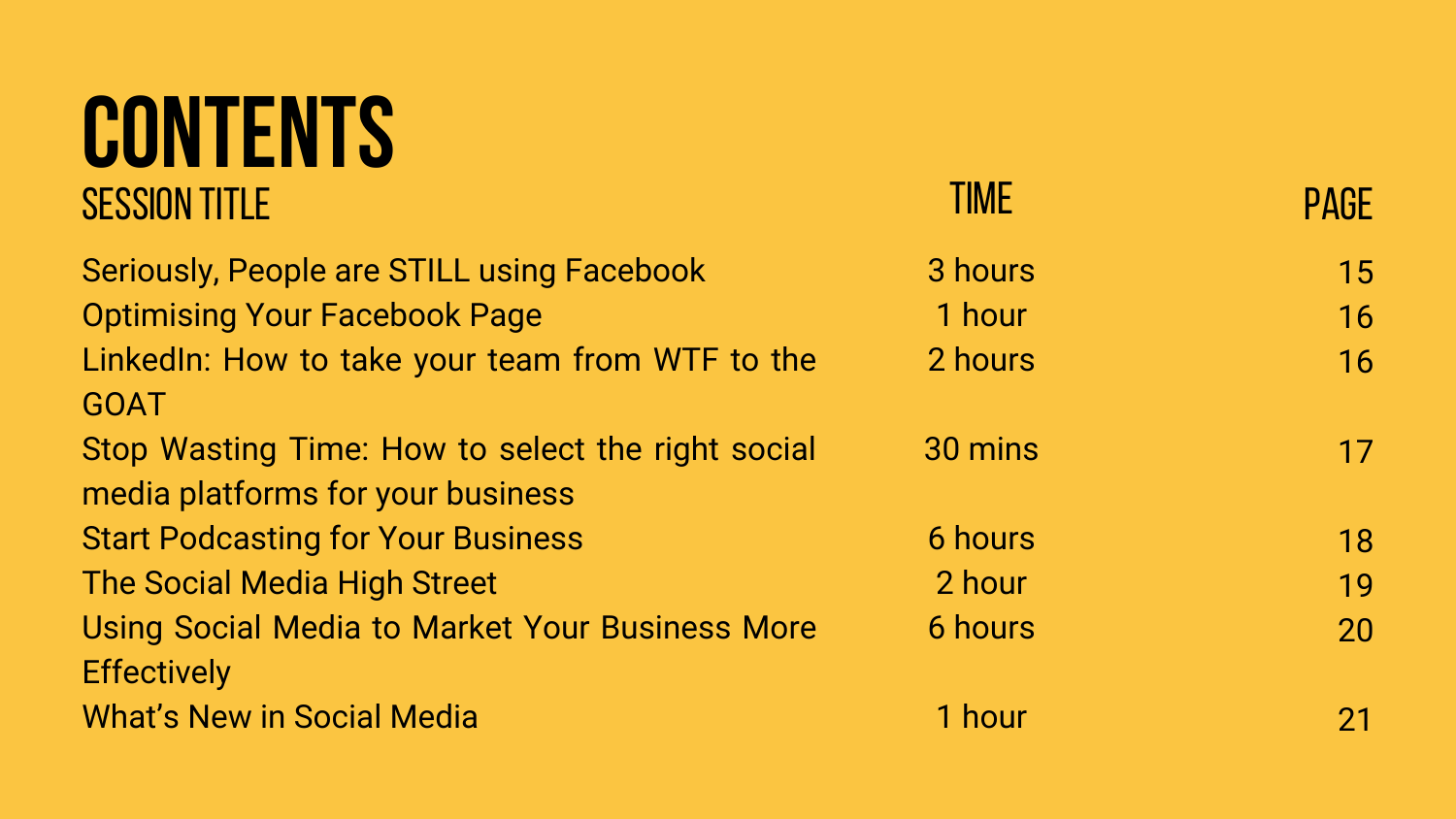Do you use LinkedIn as a tool to generate enquiries or to build your business contacts? If so then this webinar will give you some practical tips on how to get the most of your profile.

#### **BUILDING A STRONGER LINKEDIN NETWORK** SESSION LENGTH:2 HOURS AVAILABLE:  $\frac{258}{25}$  ONLINE  $\frac{25}{25}$  IN-PERSON

It used to be the case that LinkedIn was just a place to put a copy of your CV online and wait for recruitment agencies to approach you. Whilst that does still happen, today LinkedIn is a platform that offers an online place to network, raise your professional profile and find sales leads.

- How to update your profile to show you at your best and attract connections
- How to gain endorsements and recommendations from your connections
- How to search for new sales leads
- Strategies for building your network
- Whether company pages are worth setting up and how to make the best use of them within your business
- LinkedIn Premium: is it worth it?

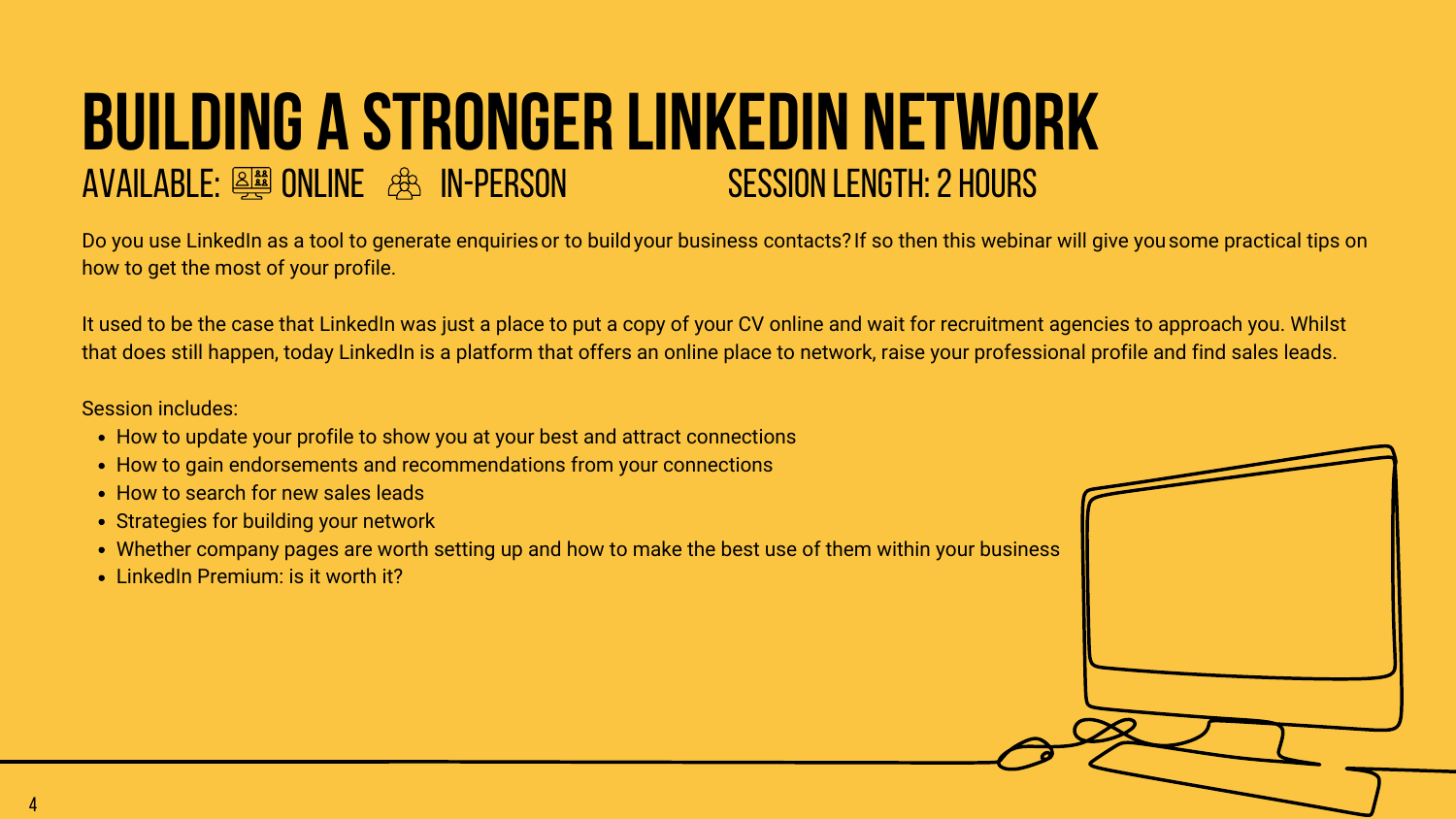- How to update your profile to show you at your best and attract connections
- How to gain endorsements and recommendations from your connections
- How to search for new sales leads
- Strategies for building your network
- Using company pages to deliver your marketing strategy and get people on board
- LinkedIn events publicising your event activity online and in person
- LinkedIn Premium

### **GETLEADS & LEARN TOLOVELINKEDIN** AVAILABLE: **SESSIONLINE** 28 IN-PERSON

Would you like touse LinkedIn as a tool to generate enquiries or to build your business contacts? If so, then this workshop will give you some practical tips on how to getthe mostofthe LinkedIn platform.

In addition to building a network, you'll also want to learn about the additional products and features as part of the LinkedIn family and how best to use them.

It used to be the case that LinkedIn was just a place to put a copy of your CV online and wait for recruitment agencies to approach you. Whilst that does still happen, today LinkedIn is a platform that offers an online place to network, raise your professional profile and find sales leads.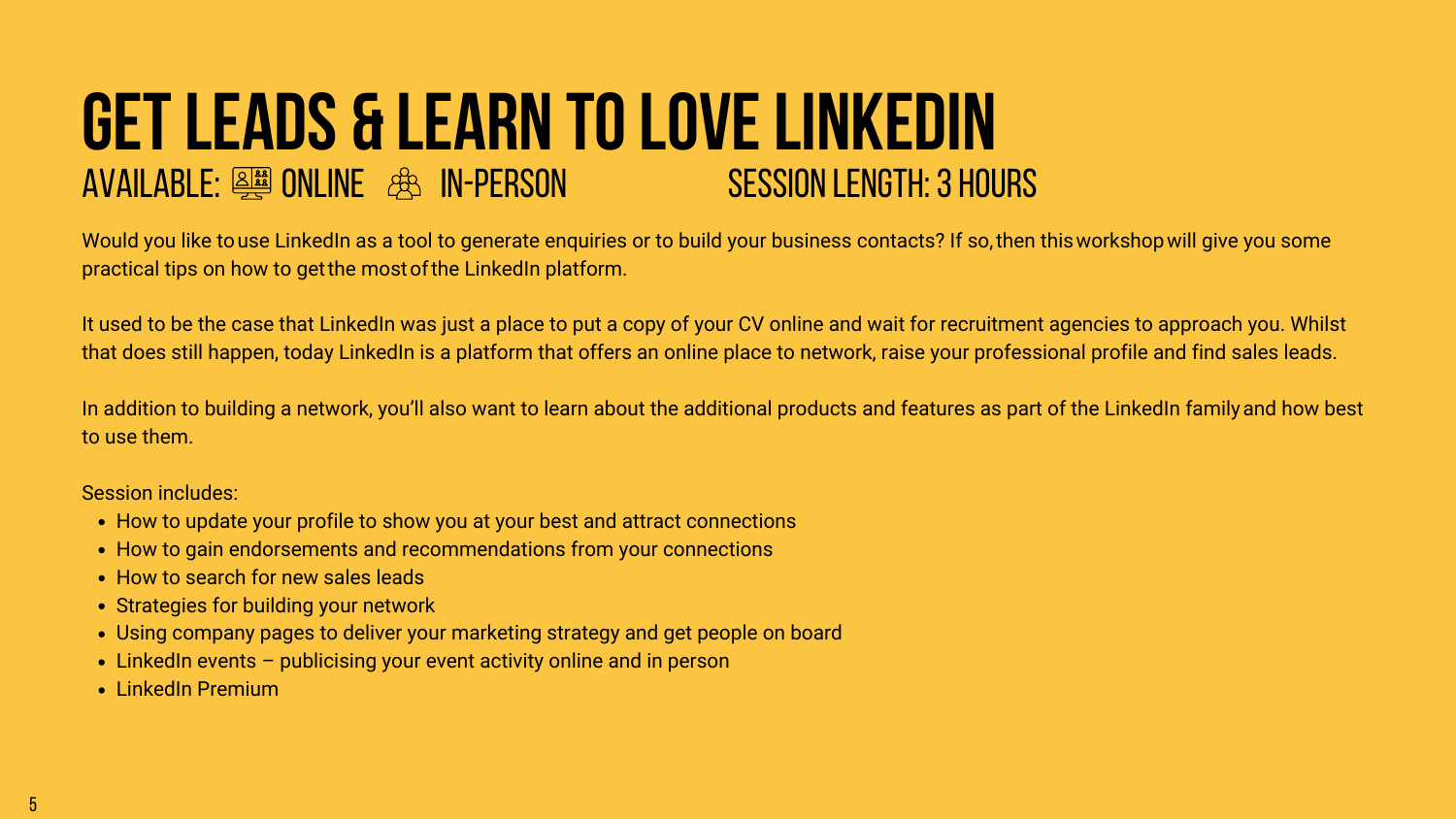### **GET TO GRIPS WITH INSTAGRAM**<br>AVAILABLE: E IN-PERSON<br>AVAILABLE: E IN-PERSON AVAILABLE: SESSION IN-PERSON

Over 1 billion people use Instagram, with half of those accessing the platform every day. Is this a platform that your business can afford to ignore?

Instagram continues to be developed rapidly, with the platform moving away from just a social media network into a broadcasting suite, entertainment hub and ecommerce store. Younger audiences in particular are living their entire lives through Instagram: finding products and services they love and sharing them with their friends.

It's not all aspiration and inspiration. Increasingly there is a business case for all organisations to have some presence on Instagram, but understanding the many applications of the platform can be overwhelming. This workshop will break down the different functionality available and feed into specific additional webinars available on this programme.

- The business opportunity with Instagram
- Setting up a business account
- Optimising your profile bio
- Planning your grid posts
- Hashtags and other ways to increase your reach
- Instagram stories
- IGTV, Reels, Stories & Guides content to further your growth
- Instagram Shopping turning your social media into ecommerce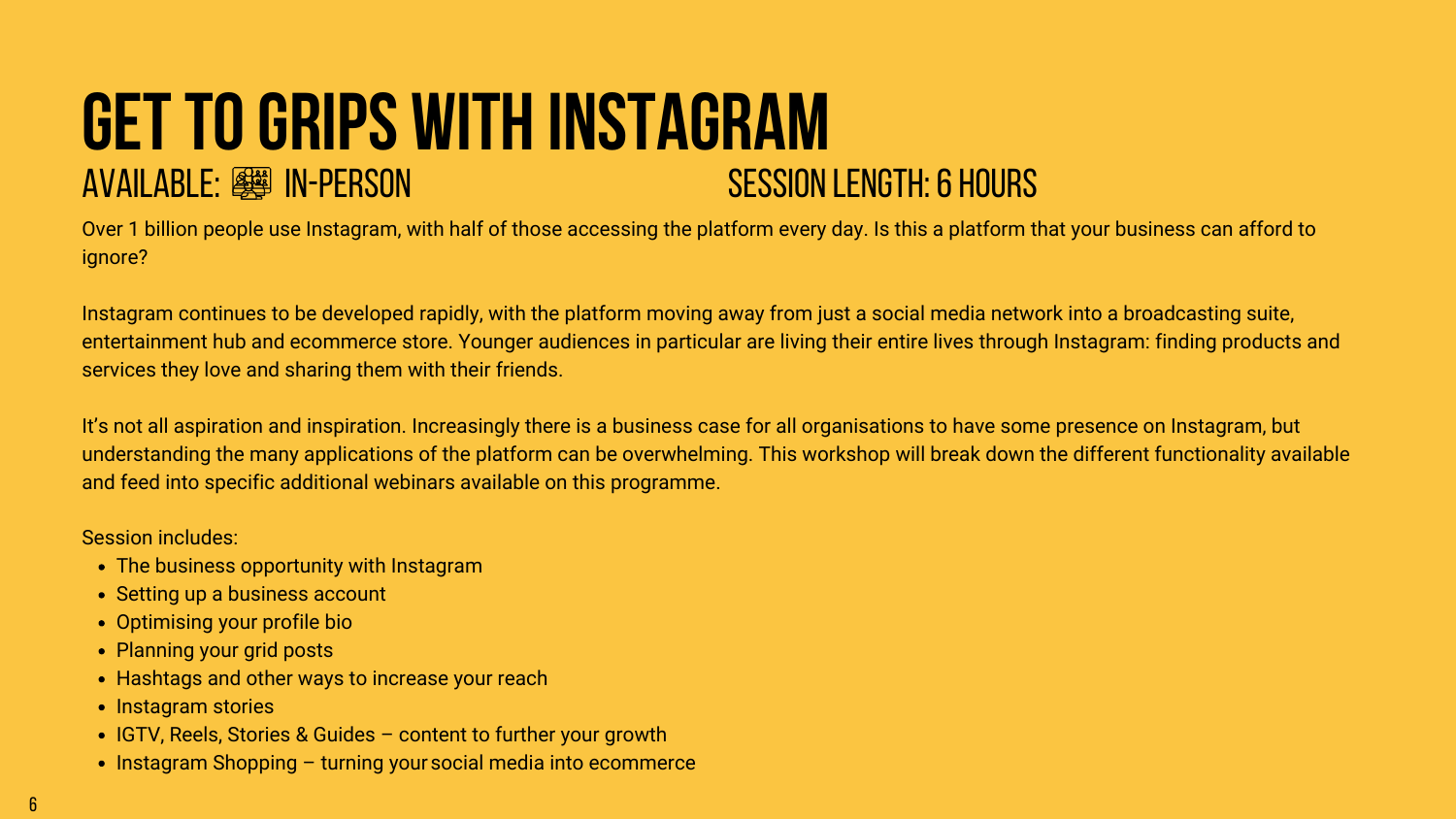### **TELLING STORIES ON STORIES**<br>AVAILABLE:  $\frac{2000}{2000}$  ONLINE  $\frac{200}{200}$  IN-PERSON AVAILABLE:  $\frac{1}{2}$  Online  $\frac{1}{2}$  in-person

The story format has been around for a number of years and is becoming increasingly popular to use for businesses to communicate with their customers.

In this webinar, you'll see the potential in stories, whether on Instagram, Facebook or TikTok, how to use and how to create compelling content using the story format.

- The opportunity with stories
- Things to post in a story
- How to create a story
- The different types of creative options in your story
- How to tell a story using the feature

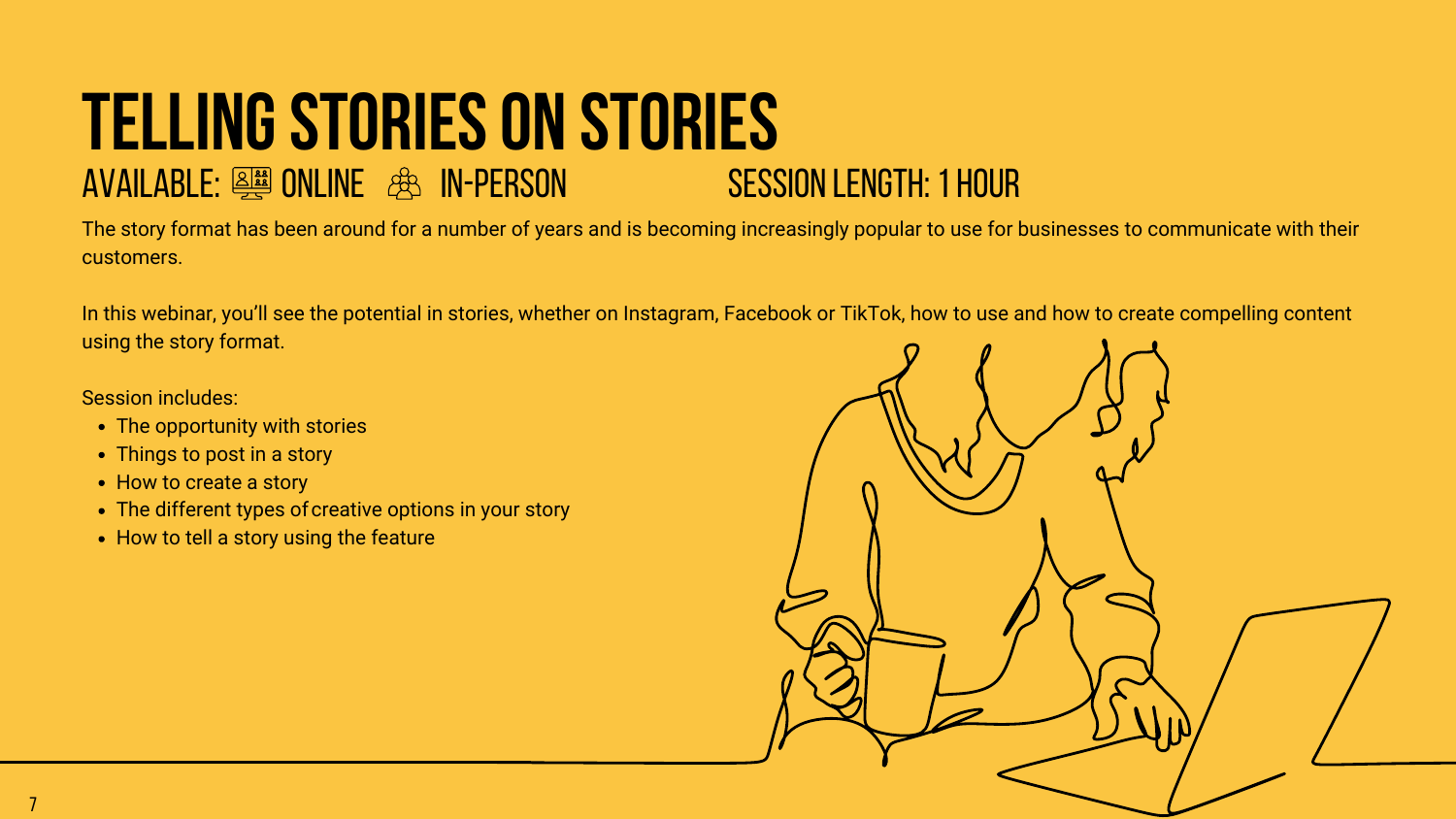- The benefits of using tools to enhance your social media
- Understanding budget constraints and how that affects your selection of a tool
- Social media scheduling tools
- Image creation tools
- Video creation tools
- Content aggregation services
- Analytics tools



#### **MAKELIFEEASIER WITH SOCIAL MEDIA TOOLS** AVAILABLE:  $\frac{258}{25}$  ONLINE  $\frac{25}{25}$  IN-PERSON

Using social media is a great way to market your business, engage with your audience and drive people towards sales. But one of the greatest challenges is managing the setup, posting schedule, creating the content and understanding the results.

In this webinar, we'll cover a multitude of tools that can be used to make your use of social media more efficient, more effective andhelp you understand what's working.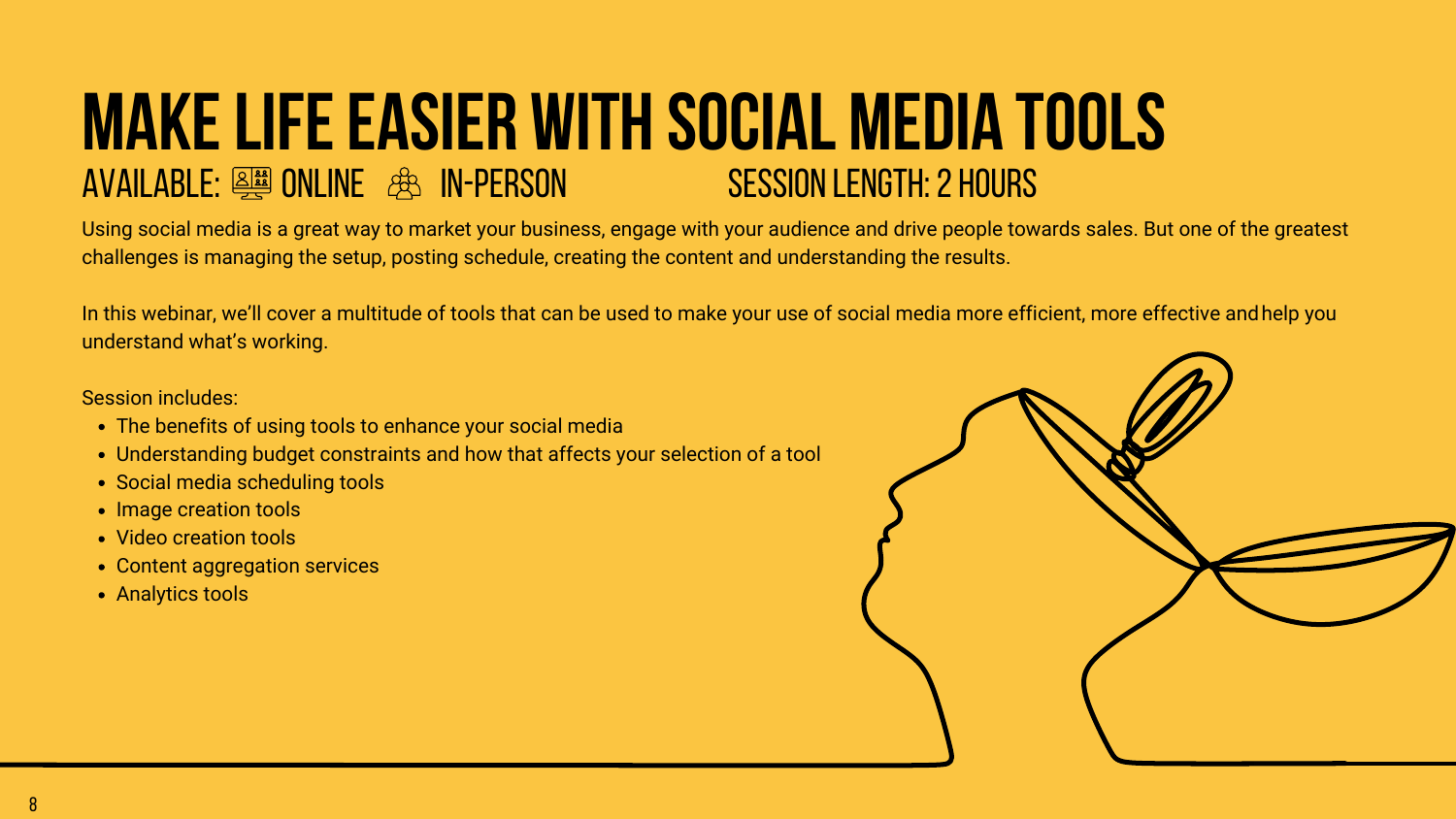#### **GET SET FOR SOCIAL COMMERCE**<br>AVAILABLE: **SURIONE & IN-PERSON**<br>AVAILABLE: SURIONE & IN-PERSON AVAILABLE:  $\frac{1}{2}$  and  $1$  online  $2$  in-person  $1$

More and moreconsumersare choosing to search and explore products to purchase viasocial mediaplatforms.Modern shopping experiences on these platforms arestraightforward to set up and can improve the number of purchases made from you.

In this webinar, you'll see the potential in social shopping, how to set it up, and how to create content that links to your product.

- How certain demographics use social media to discover products and why this is relevant to shopping
- The transition from bricks and mortar to online
- Benefits of social shopping to consumers and businesses
- Different platforms with social shopping options: Instagram, Facebook, Pinterest
- The process of setting up your store
- Examples from national and East Midlands based businesses
- Tips to succeed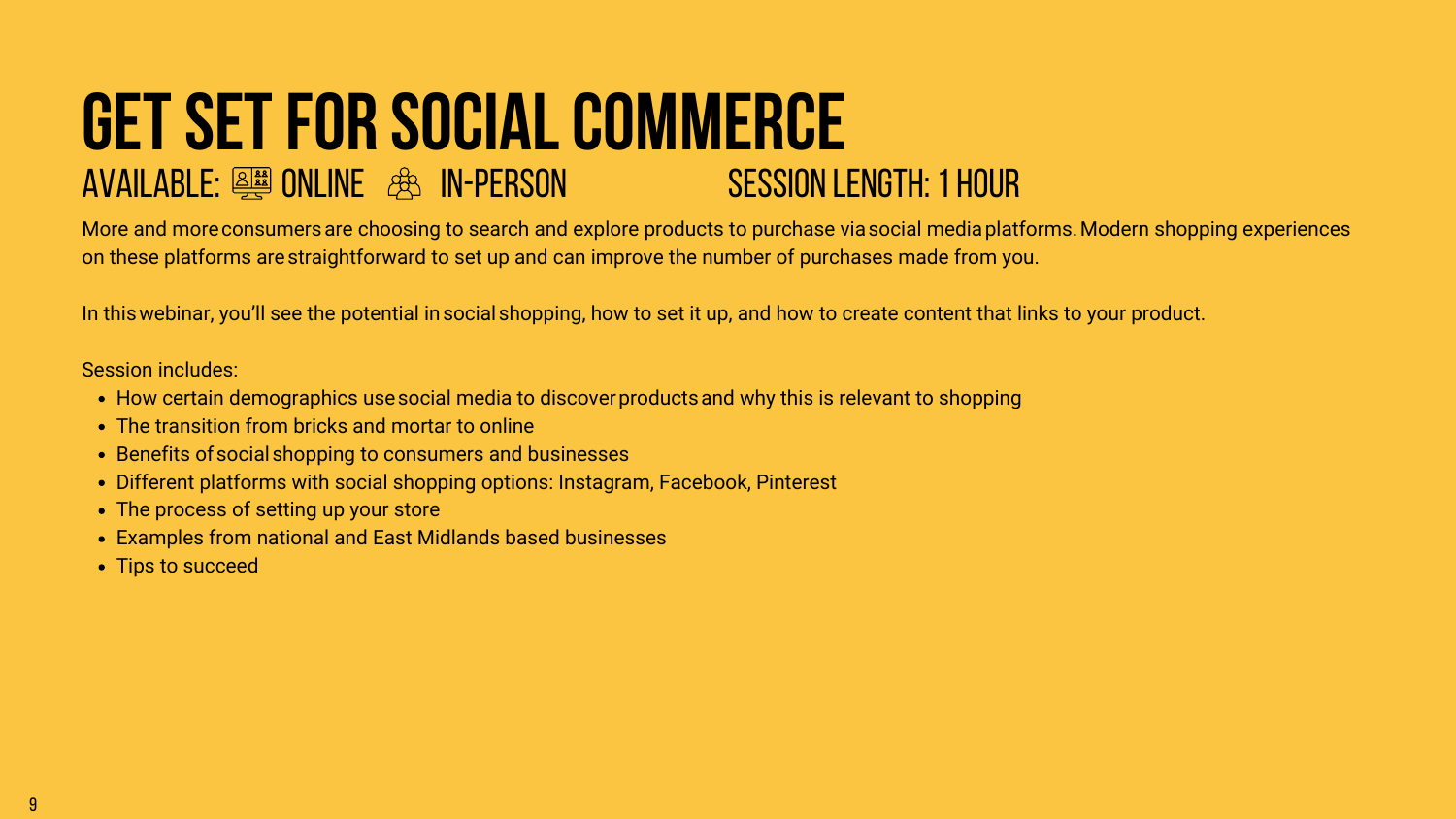- Why customers are looking at how a business operates, what their ethics are and whether they want to be associated with them
- Why price isn't the only decision
- How social media provides an avenue for you to convey your best business self and give customers the confidence they're looking for
- The specific features available in social media that allows you to tell your story
- How to tell your story that connects with the customer
- Hints and tips to get it right and things to avoid!

#### **TELLING YOUR BUSINESS STORY THROUGH IMAGERY**<br>AVAILABLE: @# ONLINE @#3 IN-PERSON NO SESSION LENGTH: 3 HOURS AVAILABLE: **SESSIONLINE** 83 IN-PERSON

With so much information available to them, customers are already 70% of the way through the buying journey before they even reach out to a business that can provide a product or service.

With so much choice, your customers are considering not just WHAT to buy but from WHOM? How do you ensure that your business is the one they choose?

In this workshop, we'll show why telling the story of your business, in many different ways, will demonstrate why you're a great fit for your potential customers and why that will make them feel more connected to your company.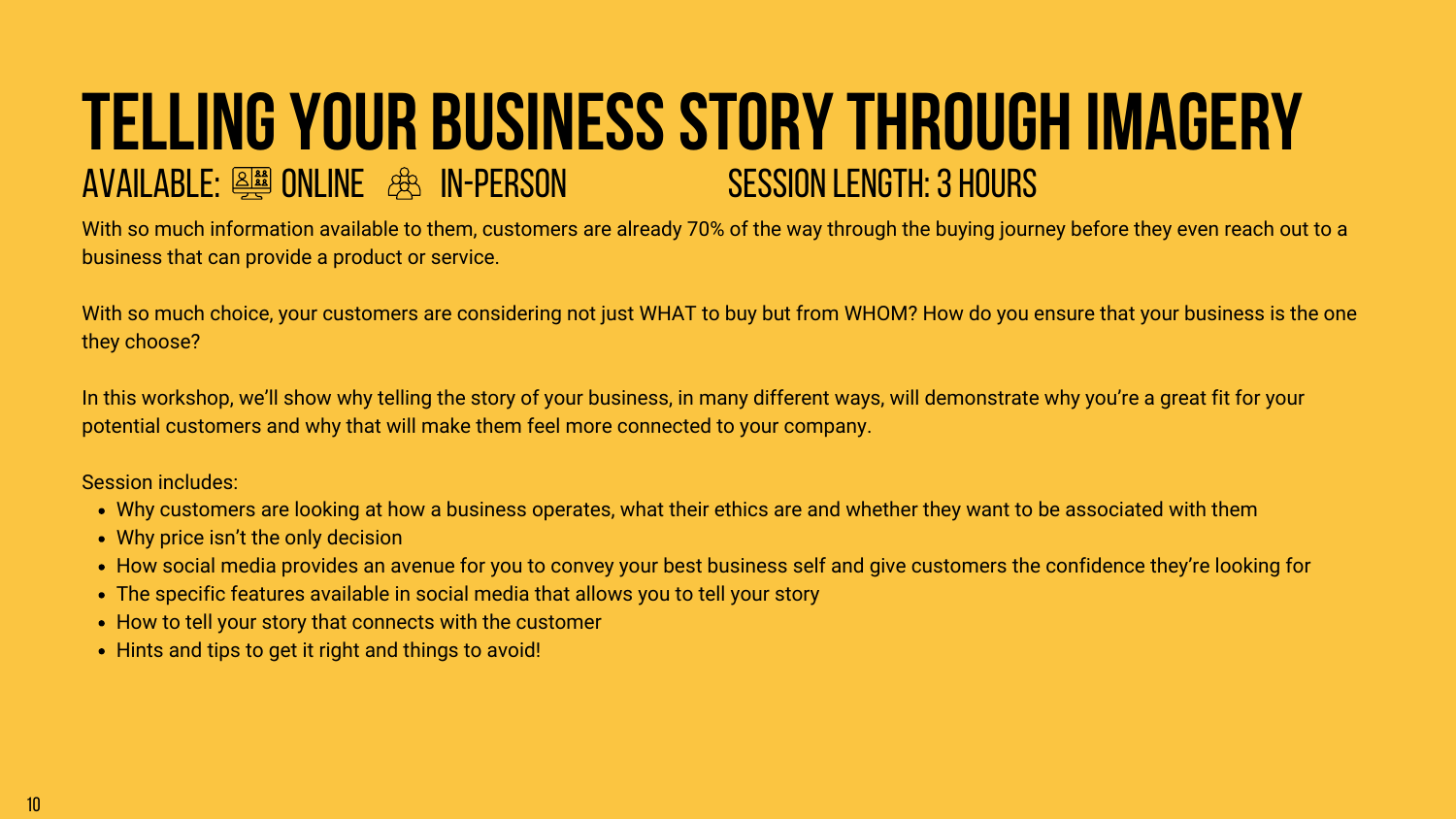- Why video is an important part of a marketing strategy
- Areas/platforms that can use video
- How video engages viewers
- Ideas for creating video, with minimal equipment or budget

#### **GETTING STARTED WITH VIDEO MARKETING**<br>AVAILABLE: **SHE ONLINE** AS IN-PERSON **SESSION LENGTH: 1 HOUR** AVAILABLE:  $\frac{258}{25}$  ONLINE  $\frac{25}{25}$  IN-PERSON

80% of video marketers say video has directly helped increase sales.

In a busy society, target audiences no longer have the time nor the inclination to spend time trying to understand complex messaging from businesses. Video is a great way to capture the engagement of viewers and drive a target market towards action.

In this webinar, we'll discuss the benefits of using video in your organisation's marketing effort and how to start coming up with ideas for creating video that anyone can achieve with even a small budget.

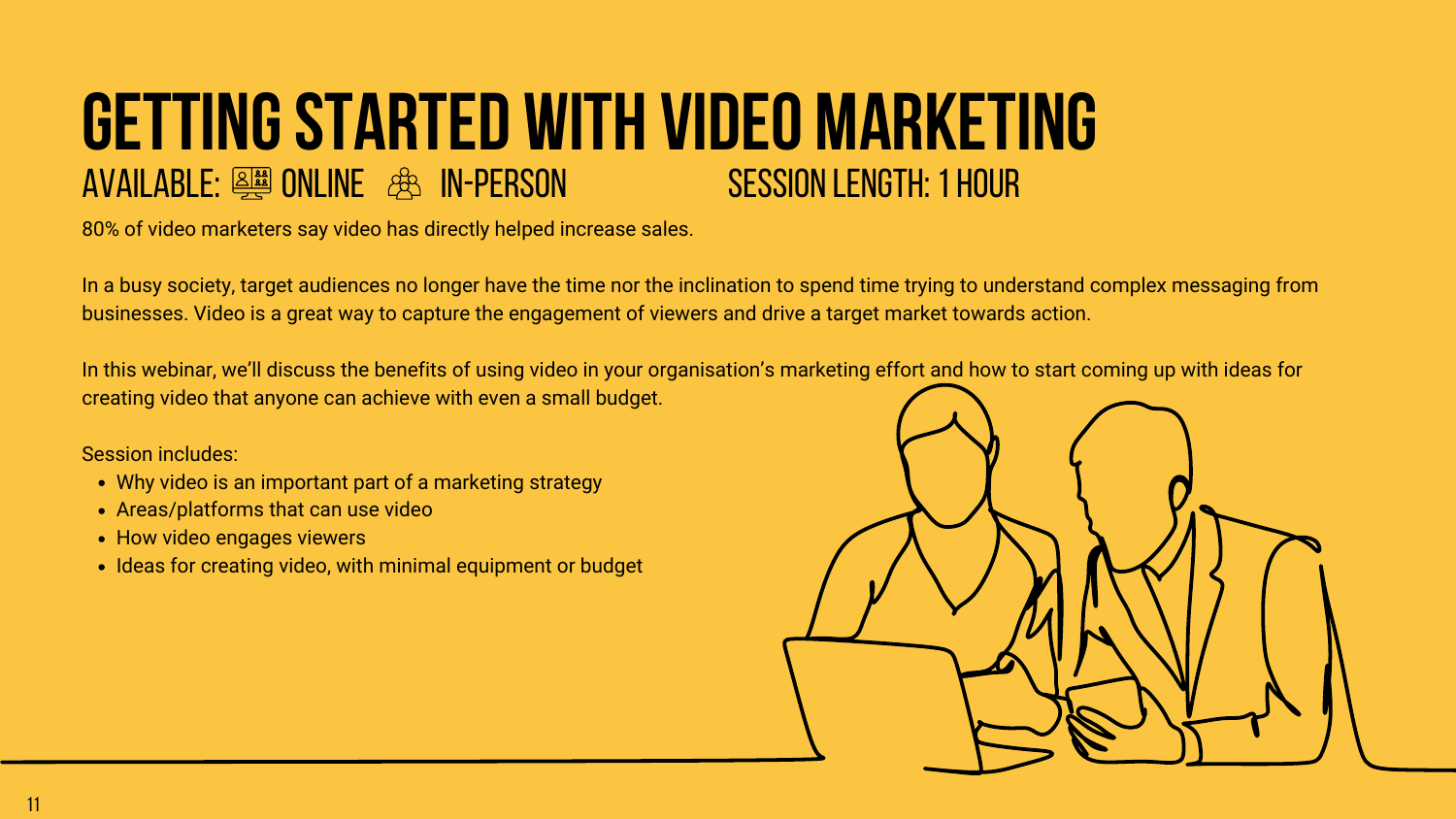- How social media has changed to become an overcrowded marketplace, with businesses competing with other businesses and friends and family
- Understanding the best objectives when using social media for your business
- Algorithms are they your friend or foe?
- Which content types are currently gaining traction
- Strategies for starting conversations on social media
- Why every business needs to consider a budget for social media advertising

#### **HOW TO HAVE GREATER IMPACT WITH SOCIAL MEDIA**<br>AVAILABLE: @@ ONLINE @& IN-PERSON AVAILABLE:  $\frac{258}{25}$  ONLINE  $\frac{253}{25}$  IN-PERSON

Most businesses understand the potential power of social media to create awareness of their products and services. But social media is a noisy place. How do you ensure that your message is seen and paid attention to? How do you stop people from simply scrolling past?

In this seminar, we will look at different strategies to get noticed, and the best functions within the platforms that will contribute to generating leads and sales for your business.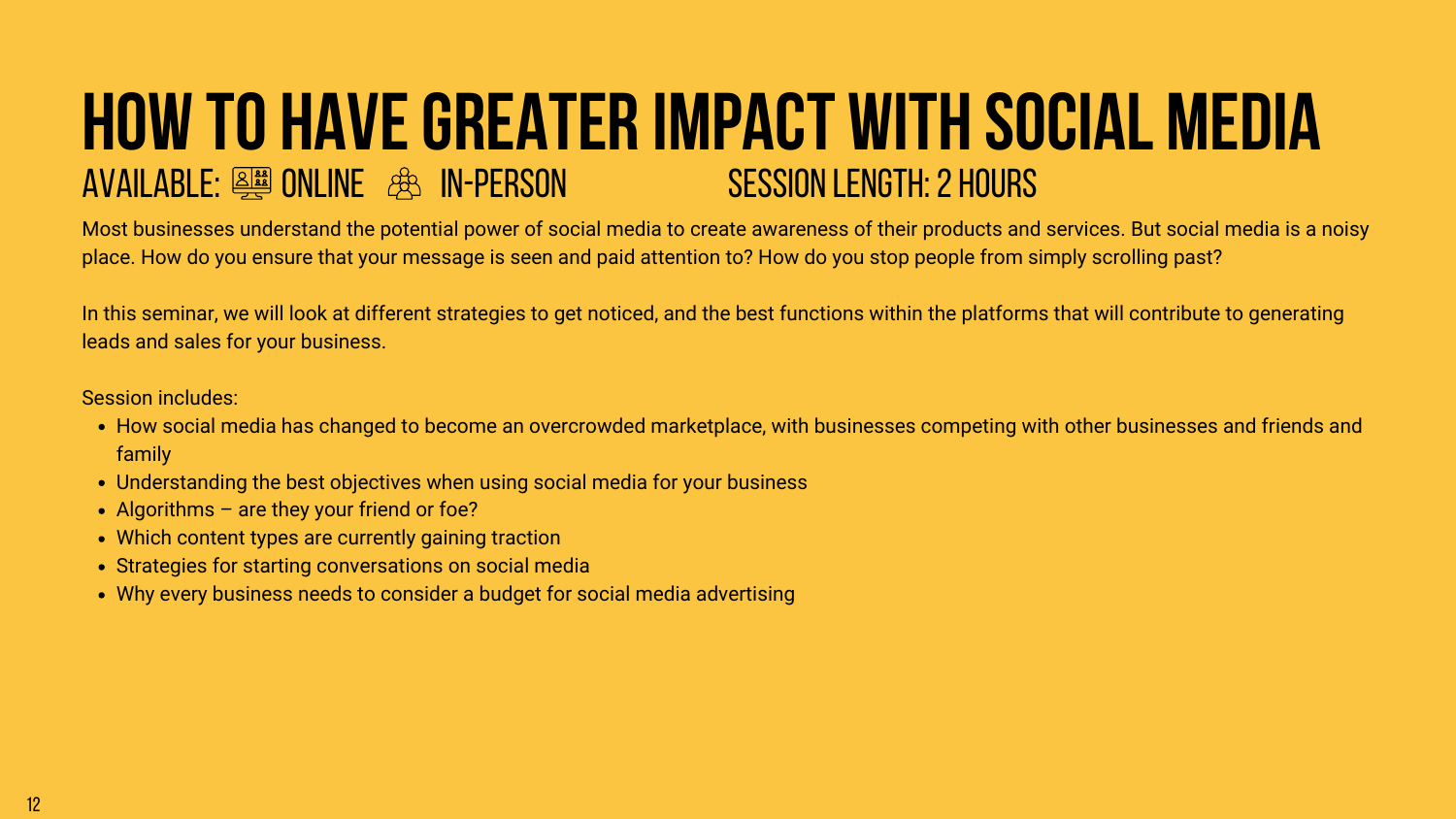- Why video is an important part of a marketing strategy
- Ideas for creating video
- Basic video content structure
- Filming using your phone
- Lighting and audio options
- Editing your video
- Tools to assist you
- business needs to consider a budget for social media advertising

#### **VIDEO MARKETING WITH ONLY A PHONE**<br>AVAILABLE: <sup>**SUMPARKETING WITH ONLY A PHONE**</sup> AVAILABLE:  $\frac{258}{25}$  ONLINE  $\frac{25}{25}$  IN-PERSON

Video is a preferred format for most social media channels. Website visitors will watch a short video as an introduction to your business, or to find out how you will be able to help them. YouTube is the second largest search engine after Google. Fortunately, you don't need lots of equipment to take advantage of video.

Most people have access to a video recording studio that fits right in their pocket. Today, smartphones are so sophisticated that they can record in high definition, with decent audio and even allow you to edit your film on the device itself.

When we know that video is a preferred content by platforms and audiences alike, it makes sense for all businesses, regardless of size, to use video in their marketing. In this workshop, you'll learn how to make the most of the technology you have to hand to get better results from video.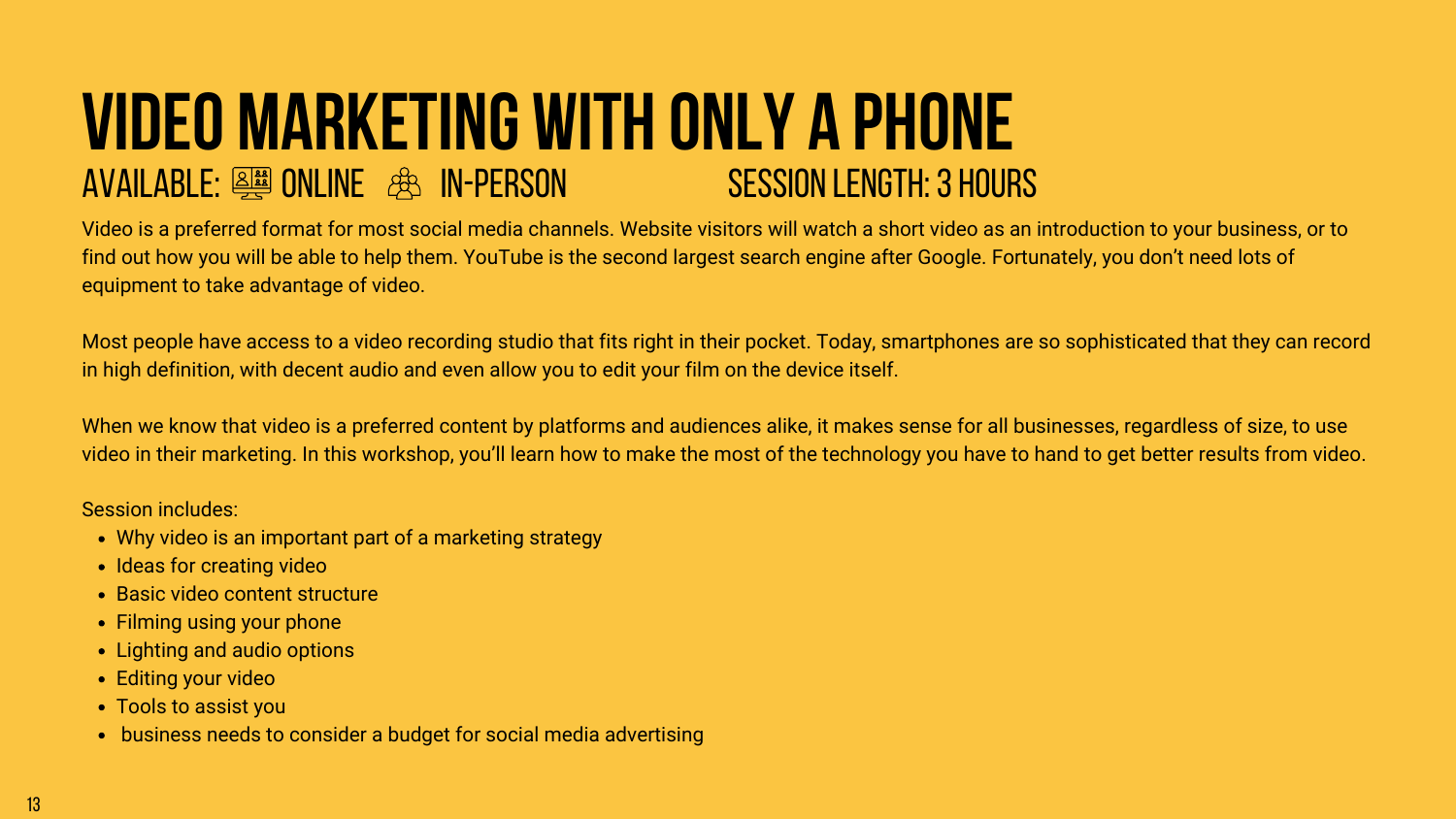#### **DON'T BE A TWIT, TWITTER IS LIT**<br>AVAILABLE: And ONLINE AND IN-PERSON AVAILABLE: **SESSIONLINE** 83 IN-PERSON

Twitter is often maligned as a negative space full of trolls. Yet the same space that exists for commentary on current world affairs is also a place where a business can converse with its target market.

Regardless of your industry, Twitter offers a place where conversation between a business and customer can take place – either as part of a wider discussion, or a one-to-one dialogue. But it's not just limited to 280 characters. Twitter is a multimedia platform encompassing images, video and audio. Using more features will generate better results whether you want to use it for lead generation or customer service.

In this workshop, you'll learn about the many features you should be using but possibly aren't, and how you can use the platform to push your business forward.

- The Twitter opportunity for businesses today
- Crafting a bio and profile
- Tweeting and content creation
- New content types and how to use them
- Engaging with other accounts
- Getting involved in conversations around yourindustry or niche
- DMsand their use as a customer service channel
- Building lists for lead management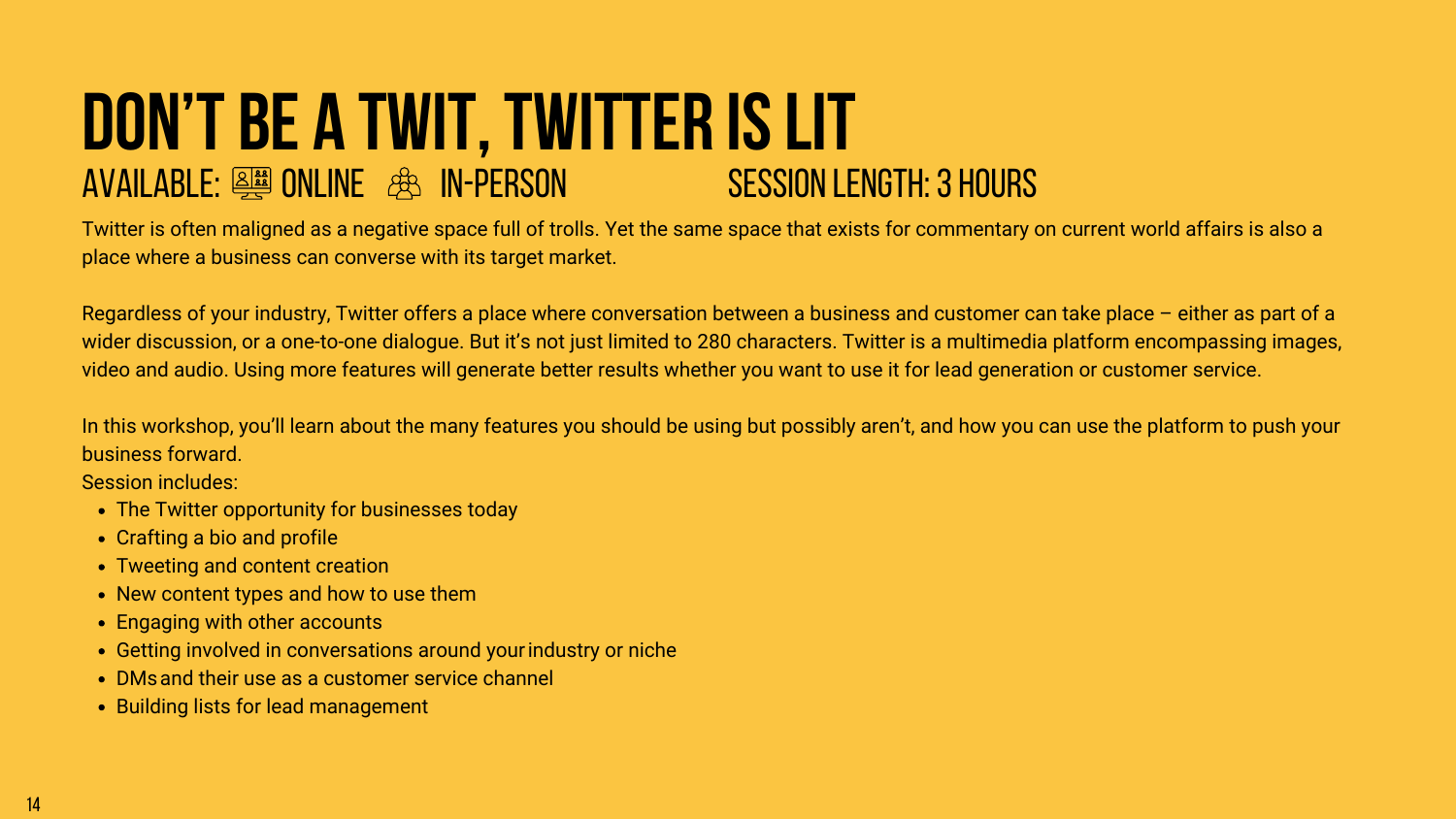### **SERIOUSLY,PEOPLE ARESTILLUSINGFACEBOOK** AVAILABLE: **SERECTION CONLINE CONDITION**

Do you currently use Facebook to help promote your business or organisation? If so, you'll need to start optimising it, so your audience has all the information its need to do business with you.

Organic reach for Facebook business pages stands at around 1-6%. It's harder than ever to get your content seen. But people do look at Facebook pages and, particularly if your audience is on Facebook, an optimised Facebook page will help your content perform better and provide them with all the information they need about you.

The content you create will go a long way towards improving the amount of people you can reach. Having the right content strategy will see your results improve.

- Facebook today how people use the platform now
- Setting up a Facebook business page
- Content strategies for increased reach
- Facebook groups
- Using Facebook for customer service
- When to use organic versus paid posts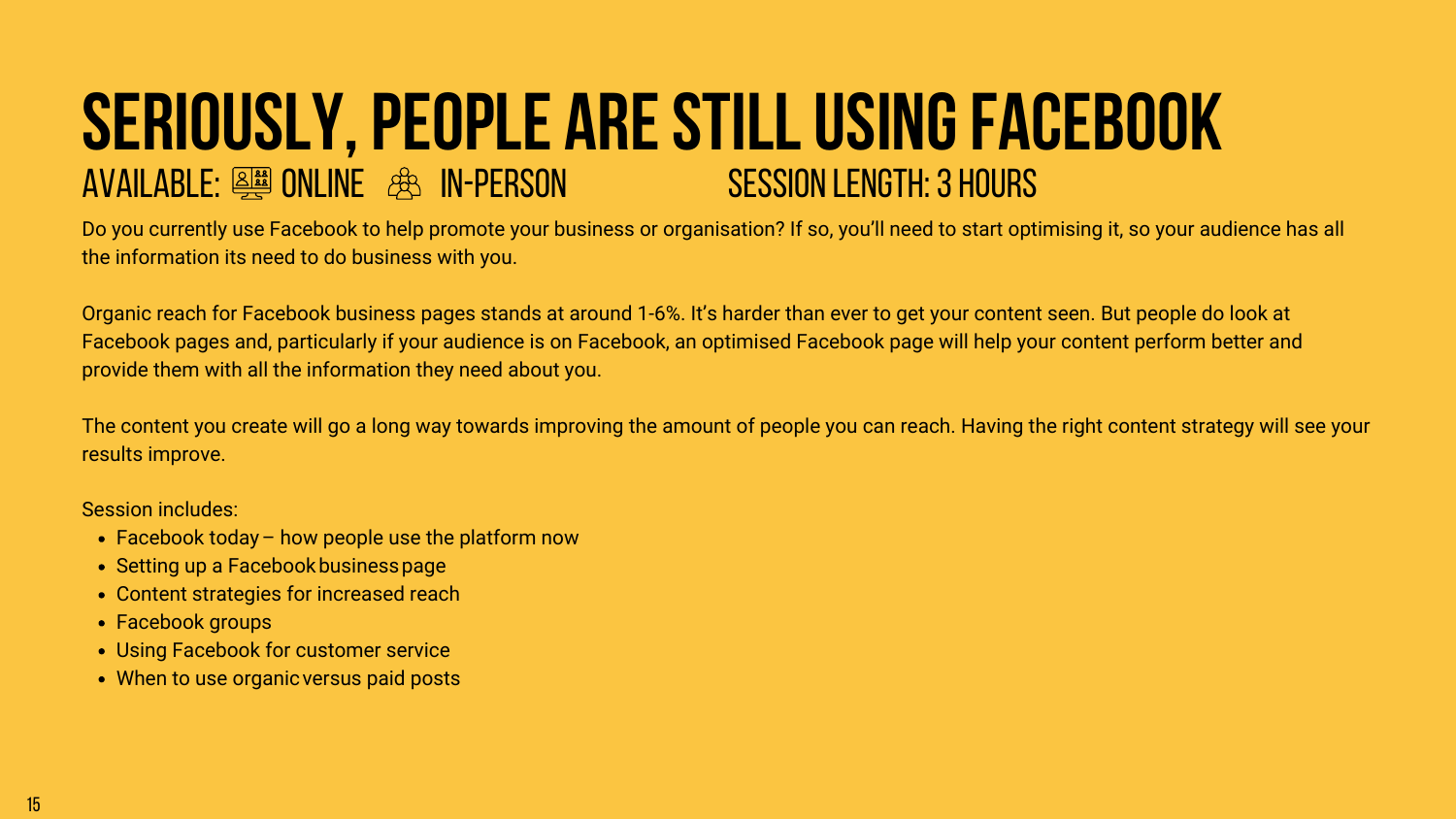#### **OPTIMISING YOUR FACEBOOK PAGE<br>AVAILABLE: <a>> ONLINE<br>>><br>><br>><br>><br>>SESSION LENGTH: 1 HOUR** AVAILABLE:  $\frac{258}{25}$  ONLINE  $\frac{25}{25}$  IN-PERSON

Do you currently use Facebook to help promote your business or organisation? If so, you'll need to start optimising it, so your fans have all the information they need to do business with you.

#### AVAILABLE:  $\frac{2588}{25}$  ONLINE  $\frac{25}{25}$  IN-PERSON SESSION LENGTH: 30 MINS **LINKEDIN: HOW TOTAKEYOUR TEAM FROM WTFTO THEGOAT**

Organic reach for Facebook business pages stands at around 1-6%. It's harder than ever to get your content seen. But people do look at Facebook pages and, particularly if your audience is on Facebook, an optimised Facebook page will help your content perform better and provide them with all the information they need about you.

You've decided to use LinkedIn as part of your business's marketing strategy, but how do you get more eyeballs on your messaging? How do you get buy-in from senior leaders and team members in utilising this platform to promote your business as leading in your industry? In this session, Paul will talk through strategies for bringing your team with you on your LinkedIn journey and ways they can support your businesses strategy on the platform.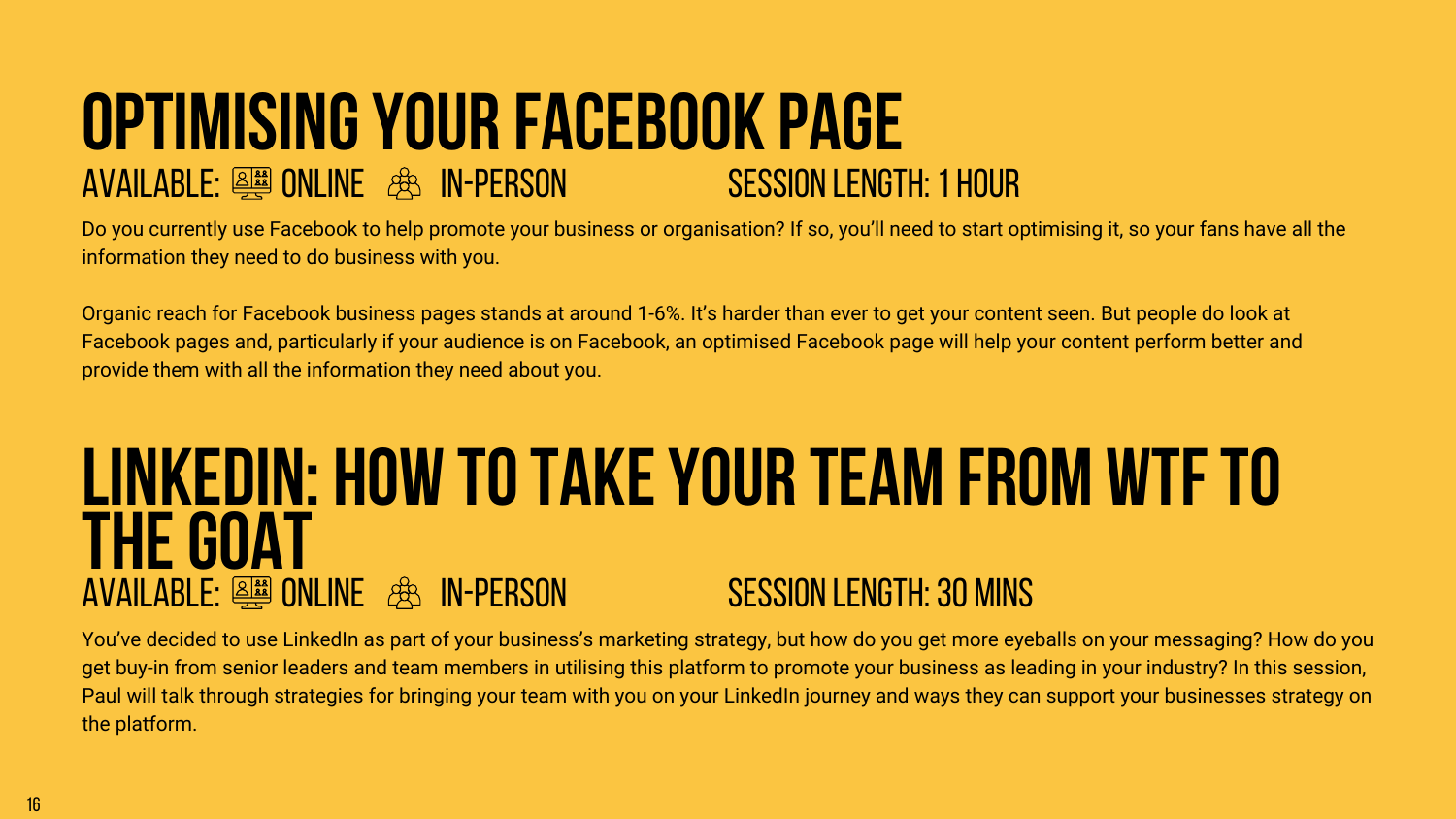- A brief summaryof how businesses can use social media to promote themselves
- A run through of each of the major platforms
- Demographic information on users
- Key industries that platforms work for
- Different content creation types that exist within them

#### **STOP WASTINGTIME: HOW TOSELECTTHE RIGHT SOCIAL MEDIA PLATFORMS FOR YOUR BUSINESS**<br>AVAILABLE: EN ONLINE AS IN-PERSON SESSION LENGTH: 2 HOURS AVAILABLE: **SESSIONLINE**  $\partial\beta$ S IN-PERSON

You know you need to use social media to help promote your business, but perhaps you're worried that the choice is too overwhelming. How do you know which platforms to use for your target market?

Whether it's Facebook, Twitter, LinkedIn, Instagram, Pinterest or even TikTok, it takes time away from delivering products and services to your customers. In this seminar you'll get a summary of the major platforms, who is using it and what businesses can use it for so that you can choose which platforms you should focus on and which ones you can avoid.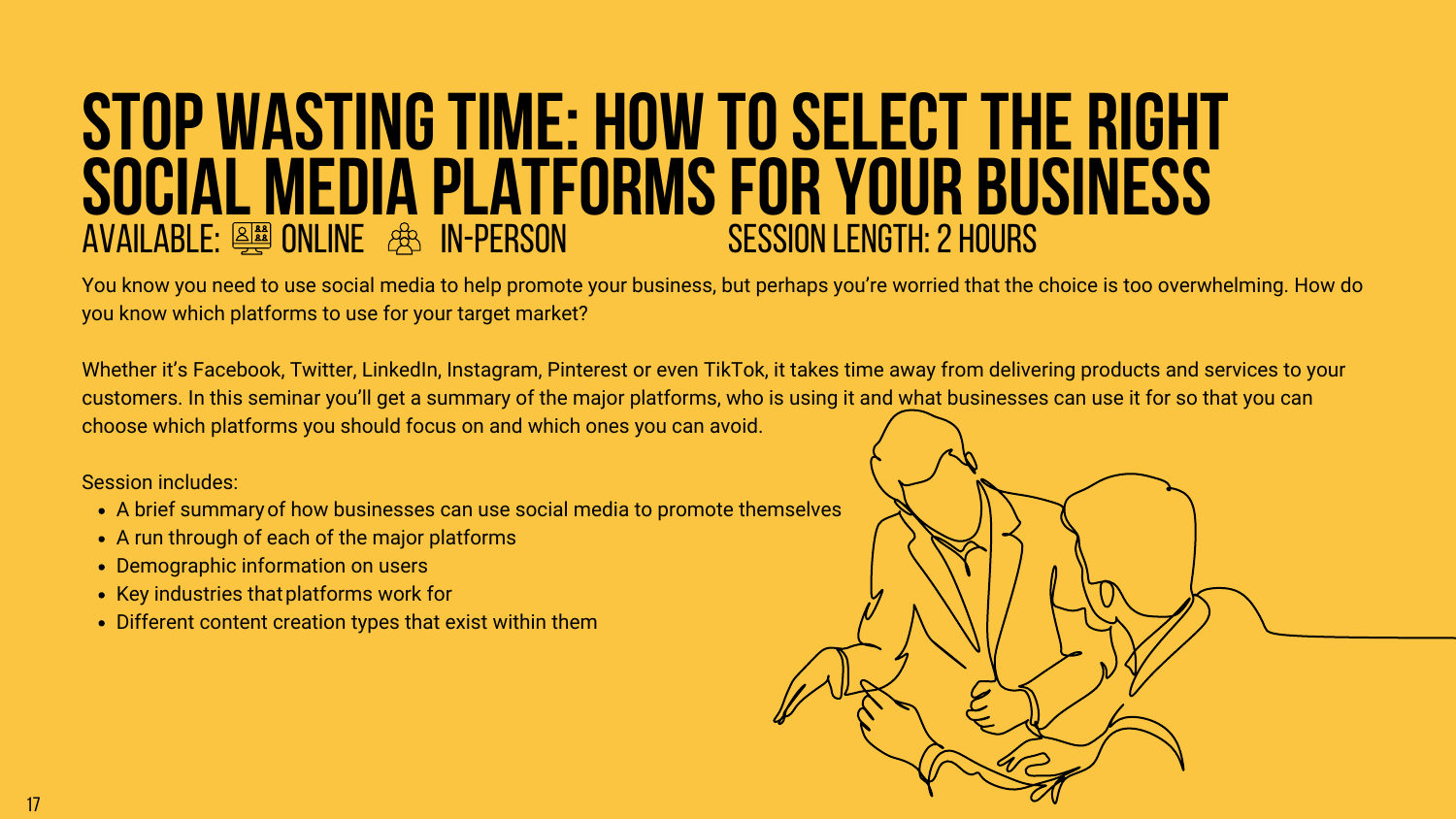- Reasons to consider podcasting for your business
- The key stages of podcast production and promotion
- Defining purpose and aligning podcasting with your business goals
- Structure and format decisions
- Naming your podcast
- Production of the podcast, including edition
- Where to host your podcast and distribution options
- Artwork,promotionand general marketing

### AVAILABLE: & IN-PERSON CONSIDERED AVAILABLE: A INFORMERS **START PODCASTING FOR YOUR BUSINESS**<br>AVAILABLE:  $\frac{A}{A}$  in-Person

There are over one million active podcasts available to listen to worldwide. Although it sounds a large number, it's still nowhere near as competitive a space as the Internet or social media for being discovered.

Podcasting is a popular format for the sharing of ideas and concepts, of diving deep into interesting topics and building audiences of loyal fans, interested in the subject matter. Businesses can take advantage of the changing ways audiences access content by demonstrating their knowledge and expertise while creating an opportunity for those audiences to connect to them.

In this workshop, you'll learn why a business should consider podcasting and the strategies needed to successfully produce and launch a podcast.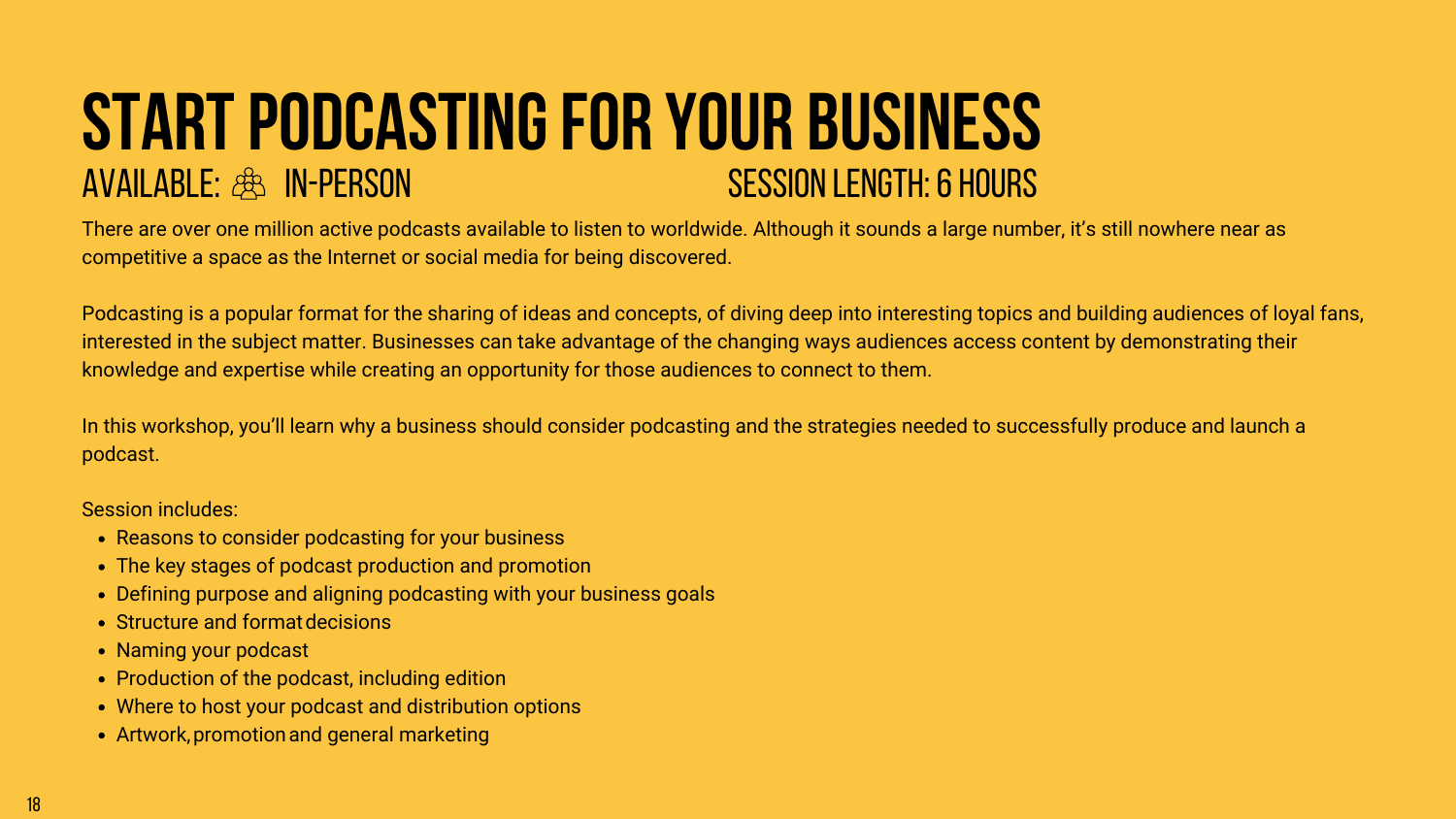- Why social media represents a great opportunity for retail
- Selecting the right platforms for your audience
- Content creation and posting strategies
- Customer service capabilities
- Social shopping integration
- Analytics understanding what's working

#### **THE SOCIAL MEDIA HIGH STREET**<br>AVAILABLE: <sup>20</sup> ONLINE *C* AN-PERSON AVAILABLE:  $\frac{2.588}{2.58}$  ONLINE  $\frac{2.58}{2.58}$  IN-PERSON

The high street has had a tough time in recent years. The pandemic has added even further strain on retail businesses trying to succeed. But we've seen that retail businesses that have made the transition online have been able to continue to trade successfully over the course of the last 18 months.

Social commerce, or social shopping, is another way for you to inspire your customers and provide them with another, convenient way to do business with you.

In this workshop, you'll learn about the core concepts behind social commerce, which social media platforms have shopping functionality and how your publishing strategy can help you increase sales.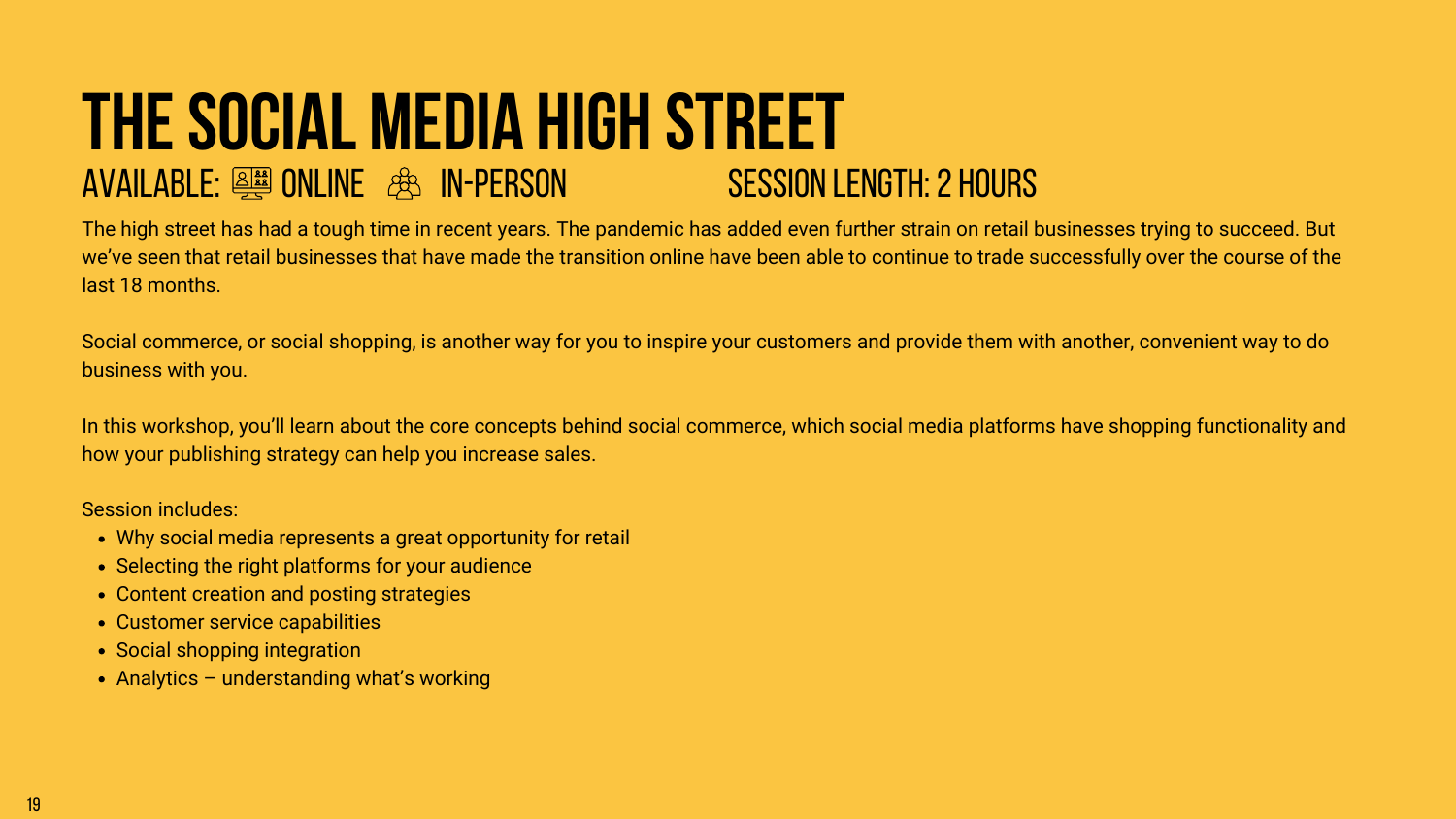- What is social media and how does it fit into a marketing strategy?
- Content types across platforms and how audiences interact with them
- Building an audience persona to help you select the appropriate platforms to use
- Content planning
- Using language effectively in your social copy
- Social media as a customer service tool
- Analysing social media performance

### **USINGSOCIAL MEDIA TO MARKETYOUR BUSINESS MOREEFFECTIVELY** AVAILABLE: & IN-PERSON NERROR SESSION LENGTH: 6 HOURS

Most companies today wish to use social media as part of their marketing strategy. Social media presents an opportunity to connect with target audiences and deliver information about your business, whether that's informational, promotional or community driven.

There are many options to choose from and consideration of the different platforms and content types can be overwhelming. It's helpful to understand where your target audience may be, what they are using and the types of content they need

In this workshop, you'll learn about the different platforms that exist, the content formats that are working and how to use your time effectively so that you can also get on with the job of working within your business.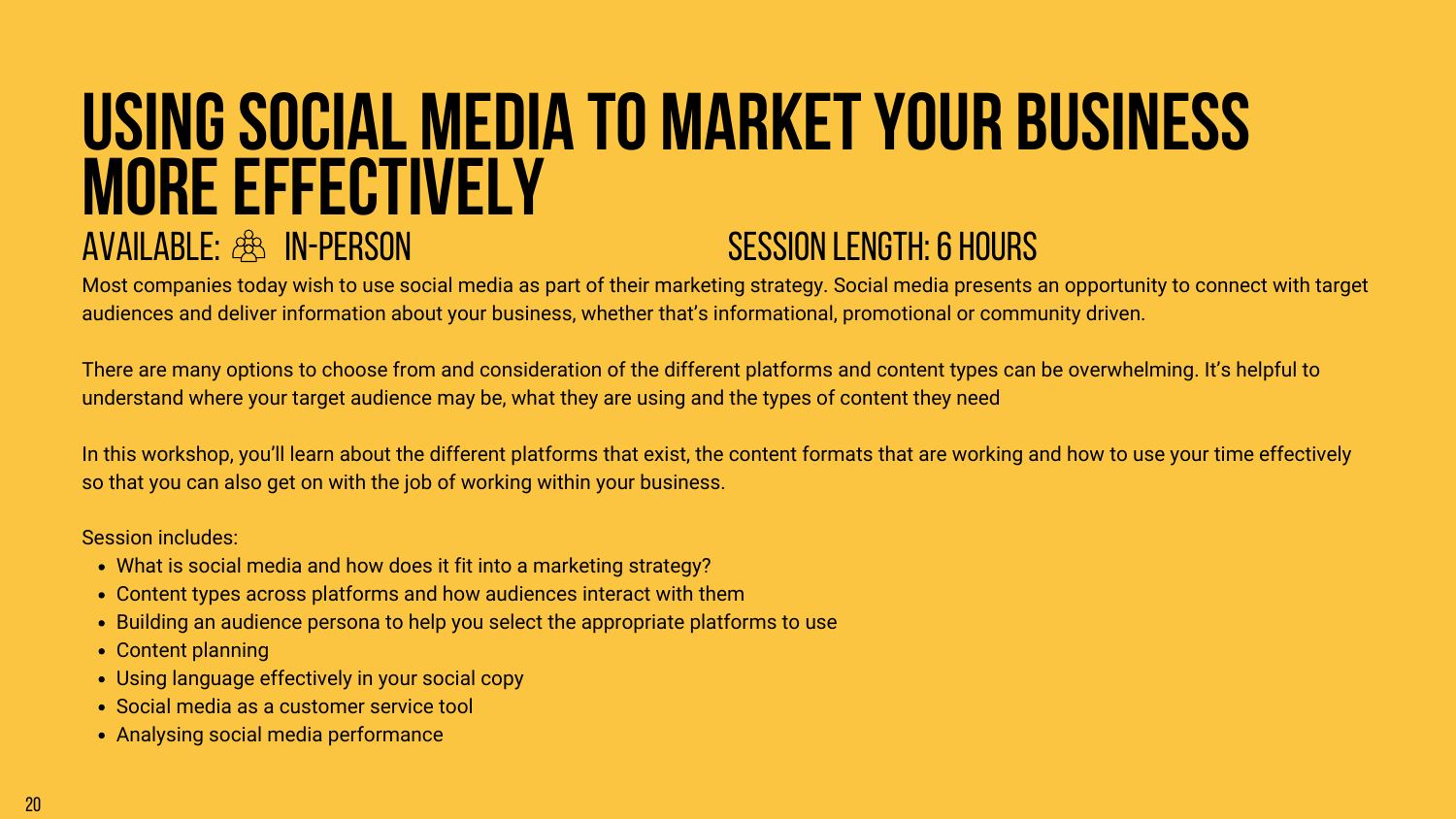- Core social media concept changes
- Changes to Facebook
- Changes to Twitter
- Changes to Instagram
- Changes to LinkedIn
- Changes to Pinterest
- Changes to other platforms including TikTok

### **WHAT'S NEW IN SOCIAL MEDIA**<br>AVAILABLE: <sup>20</sup> ONLINE 2<sup>8</sup> IN-PERSON<br>SESSION LENGTH: 1 HOUR AVAILABLE:  $\frac{258}{25}$  ONLINE  $\frac{25}{25}$  IN-PERSON

These days it feels like the world of social media is changing on a daily basis. The problem is what is worth knowing and what is just another shiny new object?

With many businesses investing more time across social media, it is vital to have an understanding of what changes have happened across the social media channels, how those changes might impact your business and / or your social media strategy and how you might be able to take advantage of those changes.